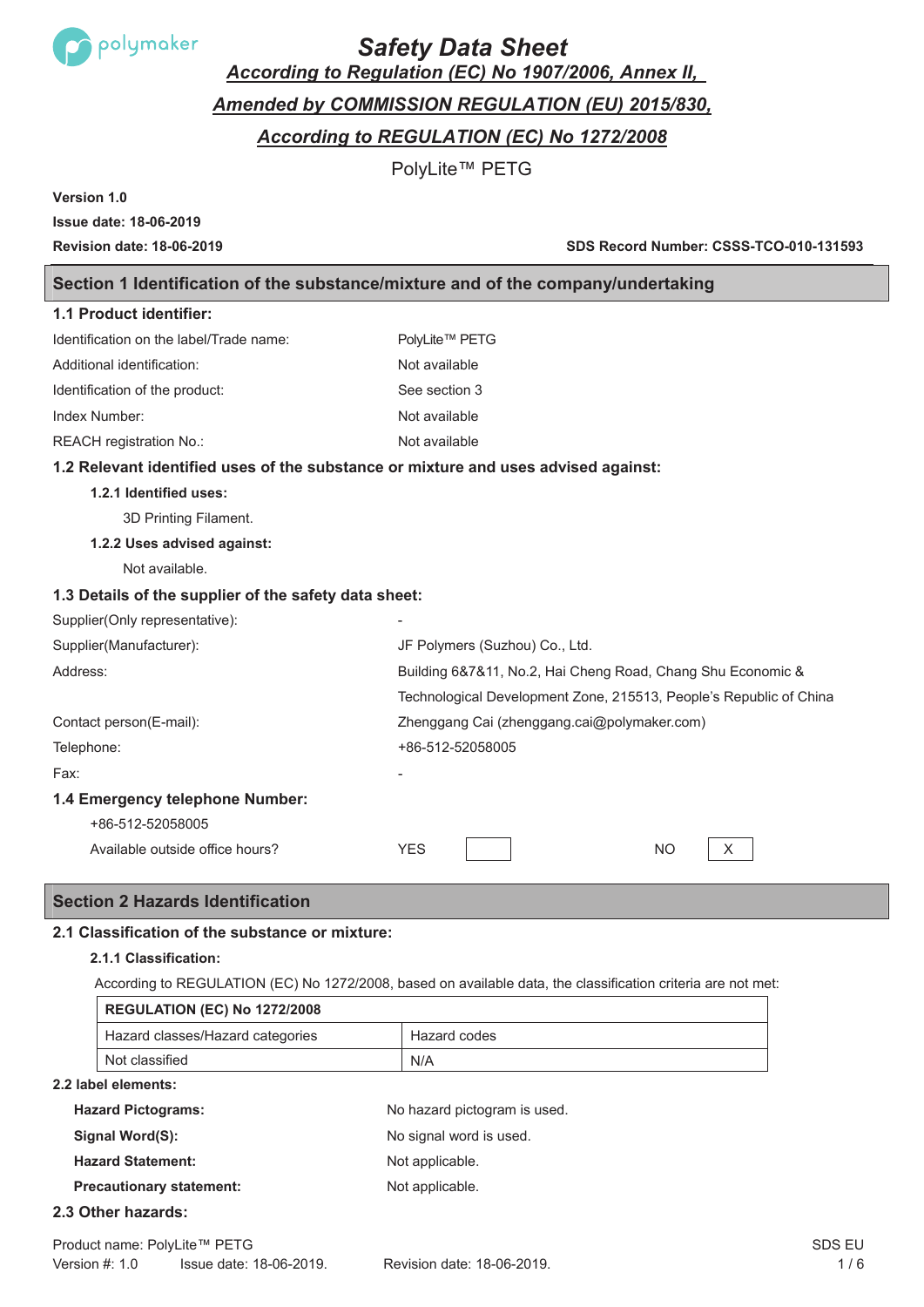## **Section 3 Composition/information on ingredients**

Substance/Mixture: Substance

**Ingredient(s): This product does not contain hazardous ingredients above cut-off value according to Regulation (EC) 1272/2008.**

#### **Section 4 First aid measures**

#### **4.1 Description of first aid measures:**

In all cases of doubt, or when symptoms persist, seek medical attention.

#### **4.1.1 In case of inhalation:**

Remove to fresh air. Get medical attention for any breathing difficulty.

#### **4.1.2 In case of skin contact:**

May irritate damaged skin. Wash off with soap and plenty of water.

#### **4.1.3 In case of eyes contact:**

Immediately flush eyes with plenty of water, lifting upper and lower eyelids occasionally. Get medical attention if irritation persists.

#### **4.1.4 In case of ingestion:**

If large amounts were swallowed, give water to drink and get medical advice.

#### **4.2 Most important symptoms and effects, both acute and delayed:**

The product is not classified as harmful to human health effect.

#### **4.3 Indication of any immediate medical attention and special treatment needed:**

If skin irritation or rash occurs, get medical advice/attention.

| <b>Section 5 Firefighting measures</b>                       |                                                                                |
|--------------------------------------------------------------|--------------------------------------------------------------------------------|
| 5.1 Extinguishing media:                                     |                                                                                |
| Suitable extinguishing media:                                | Use extinguishing measures that are appropriate to local circumstances and the |
|                                                              | surrounding environment.                                                       |
| Unsuitable extinguishing media:                              | Not available.                                                                 |
| 5.2 Special hazards arising from the<br>substance or mixture | No specific fire or explosion hazard.                                          |
| 5.3 Advice for firefighters:                                 | Wear self contained breathing apparatus for fire fighting if necessary.        |

## **Section 6 Accidental release measures**

## **6.1 Personal precautions, protective equipment and emergency procedures:**

| 6.1.1 For non-emergency personnel:       | Avoid dust formation.                                                          |
|------------------------------------------|--------------------------------------------------------------------------------|
| 6.1.2 For emergency responders:          | Wear an appropriate NIOSH/MSHA approved respirator if dust is generated.       |
| <b>6.2 Environmental Precautions:</b>    | Do not let large amount of product enter drains.                               |
| 6.3 Methods and material for Containment | Sweep up and shovel. Keep in suitable, closed and properly labelled containers |
| and Cleaning up:                         | for disposal.                                                                  |
| 6.4 Reference to other sections:         | See Section 7 for information on safe handling.                                |
|                                          | See Section 8 for information on personal protection equipment.                |
|                                          | See Section 13 for information on disposal.                                    |

## **Section 7 Handling and storage**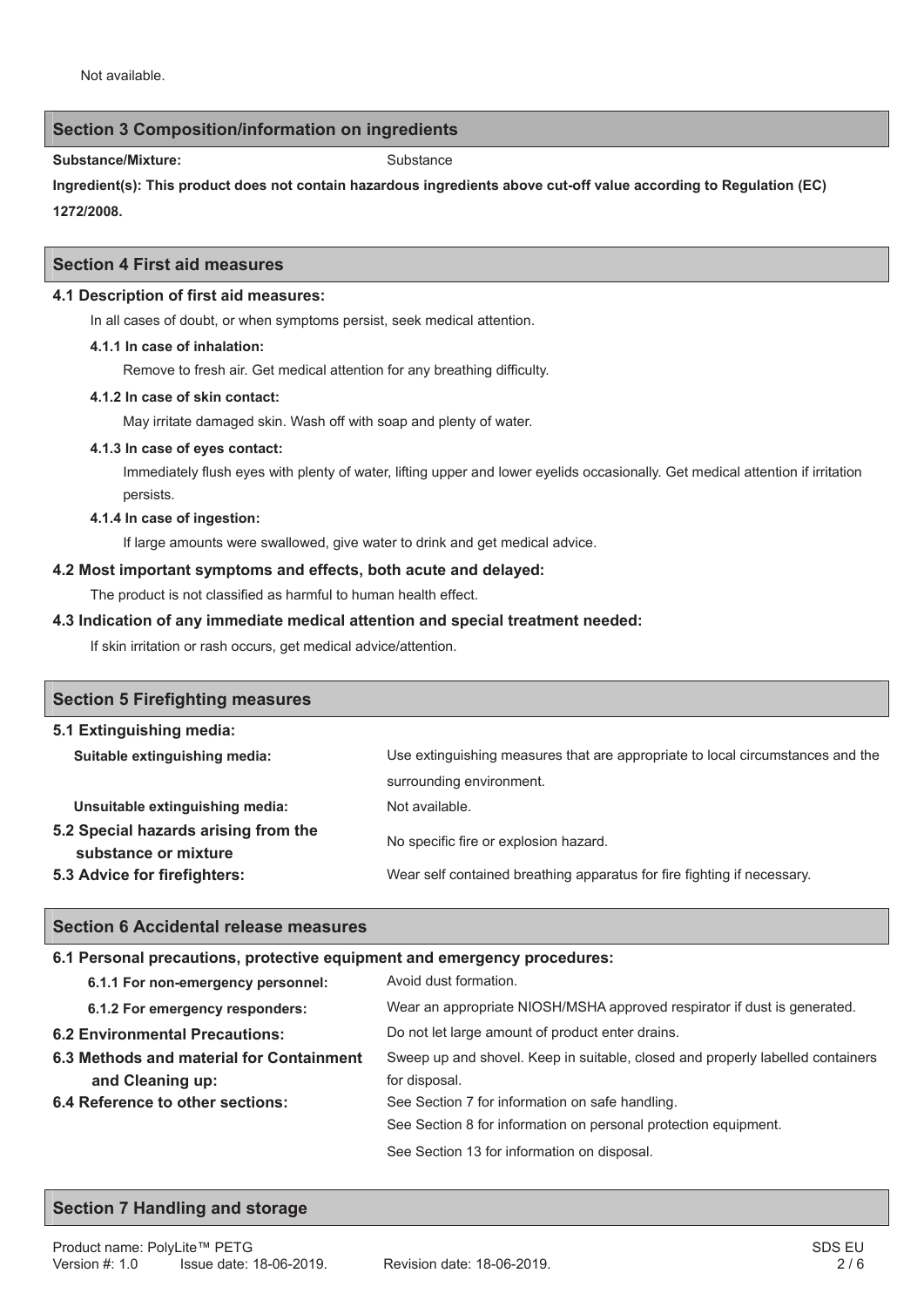#### **7.1 Precautions for safe handling: 7.1.1 Protective measures:** Provide appropriate exhaust ventilation at places where dust is formed. **7.1.2 Advice on general occupational hygiene:** Do not eat, drink and smoke in work areas. Wash hands after use. Remove contaminated clothing and protective equipment before entering eating areas. **7.2 Conditions for safe storage, including any incompatibilities:**  Keep container closed in a dry place. Avoid dust formation. **7.3 Specific end use(s):** Not applicable.

|  |  | <b>Section 8 Exposure Controls/Personal Protection</b> |  |
|--|--|--------------------------------------------------------|--|
|--|--|--------------------------------------------------------|--|

| 8.1 Control parameters:                                                      |                                                                                                                                                                                                                                                                                                                           |
|------------------------------------------------------------------------------|---------------------------------------------------------------------------------------------------------------------------------------------------------------------------------------------------------------------------------------------------------------------------------------------------------------------------|
| 8.1.1 Occupational exposure limits:                                          | Not available.                                                                                                                                                                                                                                                                                                            |
| 8.1.2 Additional exposure limits under the                                   | Not available.                                                                                                                                                                                                                                                                                                            |
| conditions of use:                                                           |                                                                                                                                                                                                                                                                                                                           |
| 8.1.3 DNEL/DMEL and PNEC-Values:                                             | Not available.                                                                                                                                                                                                                                                                                                            |
| 8.2 Exposure controls:                                                       |                                                                                                                                                                                                                                                                                                                           |
| 8.2.1 Appropriate engineering controls:                                      | Use process enclosures, local exhaust ventilation or other engineering controls<br>to keep worker exposure to airborne contaminants below any recommended or<br>statutory limits. If user operations generate dust, fumes or mist, use ventilation<br>to keep exposure to airborne contaminants below the exposure limit. |
| 8.2.2 Individual protection measures, such as personal protective equipment: |                                                                                                                                                                                                                                                                                                                           |
| Eye/face protection:                                                         | Safety glasses when eye contact is possible.                                                                                                                                                                                                                                                                              |
| Hand protection:                                                             | For prolonged or repeated contact use protective gloves.                                                                                                                                                                                                                                                                  |
| <b>Body protection:</b>                                                      | Skin covering working clothes; wear dust-proof overalls if large quantities of dust<br>are generated.                                                                                                                                                                                                                     |
| <b>Respiratory protection:</b>                                               | Respiratory protection is not required. Where protection from nuisance levels of<br>dusts are desired, use type P1 (EN 143) dust masks. Use respirators and                                                                                                                                                               |
|                                                                              | components tested and approved under appropriate government standards<br>such as CEN (EU).                                                                                                                                                                                                                                |
| <b>Thermal hazards:</b>                                                      | Wear suitable protective clothing to prevent heat.                                                                                                                                                                                                                                                                        |
| 8.2.3 Environmental exposure controls:                                       | Avoid discharge into the environment.<br>According to local regulations, Federal and official regulations.                                                                                                                                                                                                                |
|                                                                              |                                                                                                                                                                                                                                                                                                                           |

# **Section 9 Physical and chemical properties**

# **9.1 Information on basic physical and chemical properties:**

| Appearance:                          | Solid         |
|--------------------------------------|---------------|
| Colour:                              | Transparent   |
| Odour:                               | Not available |
| Odour threshold:                     | Not available |
| pH:                                  | Not available |
| Melting point/range (°C):            | 220 °C        |
| Boiling point/range (°C):            | Not available |
| Flash point $(^{\circ}C)$ :          | Not available |
| <b>Evaporation rate:</b>             | Not available |
| Flammability limit - lower (%):      | Not available |
| Flammability (solid, gas):           | Not available |
| Ignition temperature (°C):           | Not available |
| <b>Upper/lower explosive limits:</b> | Not available |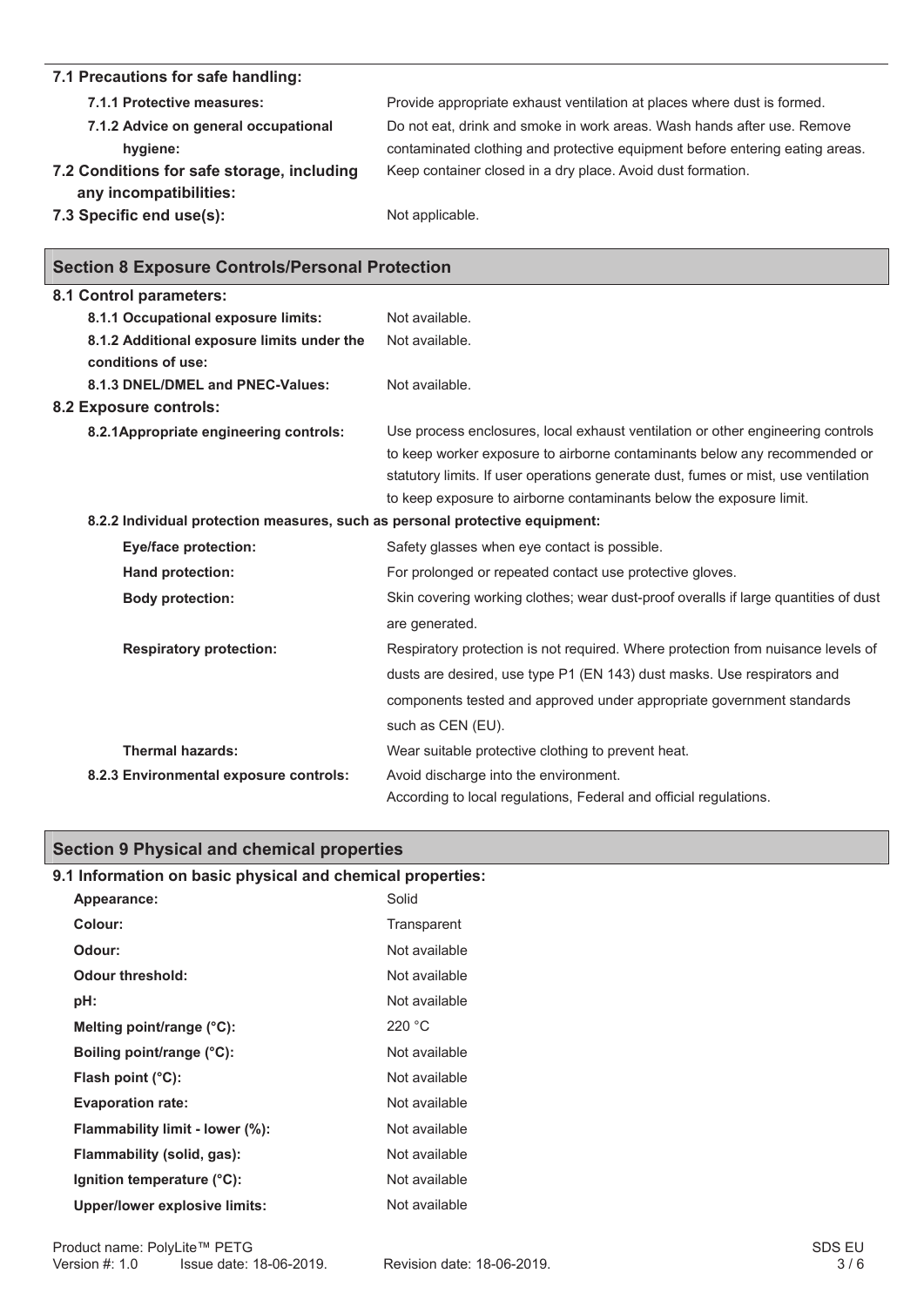| Vapour pressure (20°C):                      | Not available      |
|----------------------------------------------|--------------------|
| <b>Vapour density:</b>                       | Not available      |
| <b>Relative Density:</b>                     | 1.2                |
| Bulk density (kg/m <sup>3</sup> ):           | Not available      |
| Water solubility (g/l):                      | Insoluble in water |
| n-Octanol/Water (log Po/w):                  | Not available      |
| <b>Auto-ignition temperature:</b>            | Not available      |
| <b>Decomposition temperature:</b>            | Not available      |
| Viscosity, dynamic (mPa.s):                  | Not available      |
| <b>Explosive properties:</b>                 | Not available      |
| <b>Oxidising properties:</b>                 | Not available      |
| <b>Molecular Formula:</b>                    | Not available      |
| <b>Molecular Weight:</b>                     | Not available      |
| 9.2. Other information:                      |                    |
| Fat solubility (solvent-oil to be specified) | Not available      |
| etc:                                         |                    |
| Surface tension:                             | Not available      |
| Dissociation constant in water(pKa):         | Not available      |
| <b>Oxidation-reduction Potential:</b>        | Not available      |

# **Section 10 Stability and reactivity**

| 10.1 Reactivity:                         | The substance is stable under normal storage and handling conditions.    |
|------------------------------------------|--------------------------------------------------------------------------|
| 10.2 Chemical stability:                 | Stable at room temperature in closed containers under normal storage and |
|                                          | handling conditions.                                                     |
| 10.3 Possibility of hazardous reactions: | No dangerous reactions known.                                            |
| 10.4 Conditions to avoid:                | Incompatible materials.                                                  |
| 10.5 Incompatible materials:             | Strong oxidizing agents                                                  |
| 10.6 Hazardous decomposition products:   | Carbon oxide.                                                            |

# **Section 11 Toxicological information**

| 11.1 Information on toxicological effects: |                |  |
|--------------------------------------------|----------------|--|
| <b>Acute toxicity:</b>                     |                |  |
| LD50(Oral, Rat):                           | Not available  |  |
| LC50(Inhalation, Rat):                     | Not available  |  |
| LD50(Dermal, Rabbit):                      | Not available  |  |
| Skin corrosion/Irritation:                 | Not classified |  |
| Serious eye damage/irritation:             | Not classified |  |
| <b>Respiratory or skin sensitization:</b>  | Not classified |  |
| Germ cell mutagenicity:                    | Not classified |  |
| Carcinogenicity:                           | Not classified |  |
| <b>Reproductive toxicity:</b>              | Not classified |  |
| <b>STOT-</b> single exposure:              | Not classified |  |
| <b>STOT-repeated exposure:</b>             | Not classified |  |
| <b>Aspiration hazard:</b>                  | Not classified |  |
|                                            |                |  |

# **Section 12 Ecological information**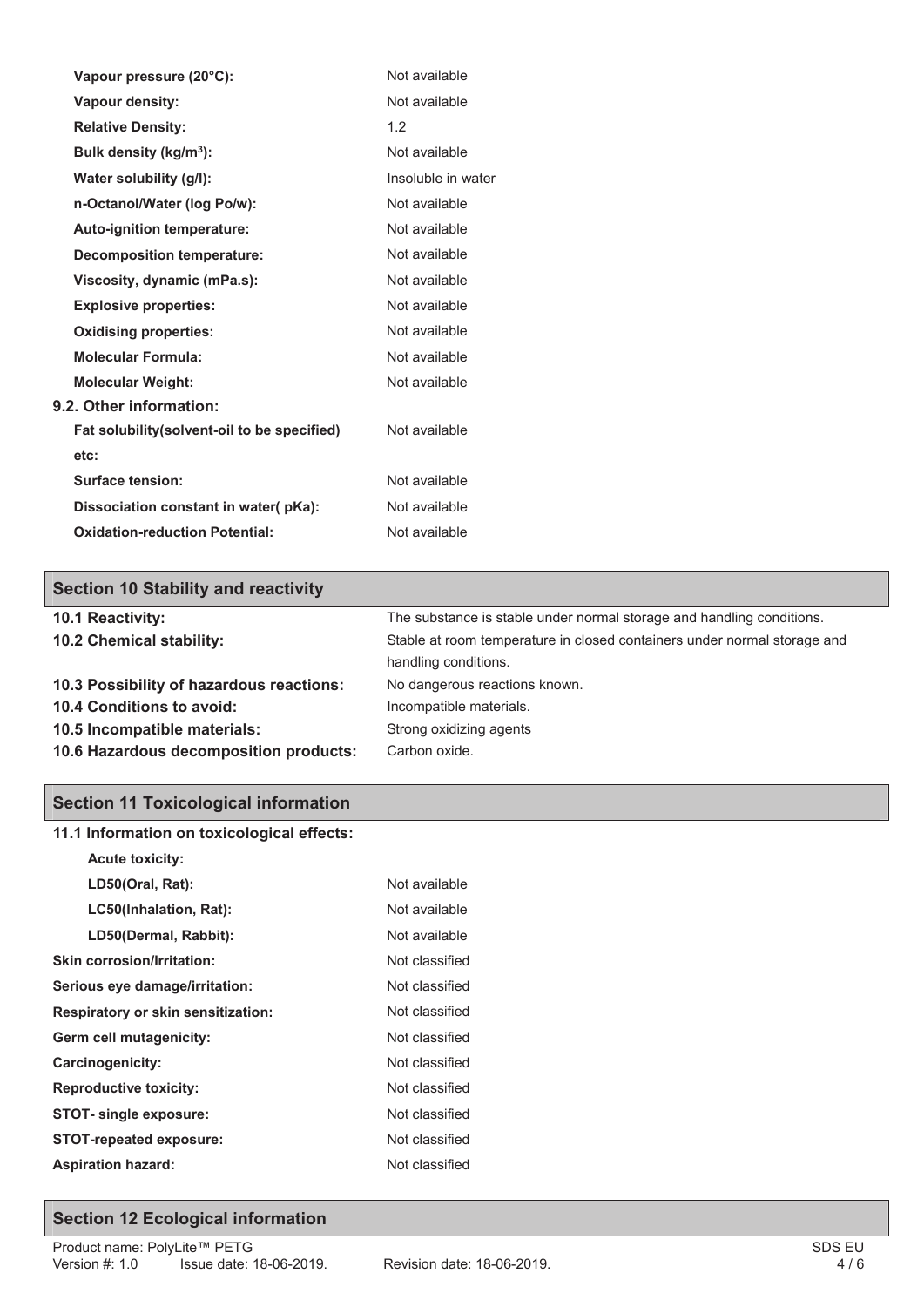#### **12.1Toxicity:**

Г

| Acute (short-term) toxicity:             |                |
|------------------------------------------|----------------|
| LC50(96h, Fish):                         | Not available  |
| LC50(48h, Crustacea):                    | Not available  |
| EC50(72h, Algae/aquatic plants):         | Not available  |
| Chronic (long-term) toxicity:            |                |
| <b>NOEC(Fish):</b>                       | Not available  |
| <b>NOEC(Crustacea):</b>                  | Not available  |
| EC50(Algae/aguatic plants):              | Not available  |
| 12.2 Persistence and degradability:      | Not available. |
| 12.3 Bioaccumulative potential:          | Not available. |
| 12.4 Mobility in soil:                   | Not available. |
| 12.5 Results of PBT and vPvB assessment: | Not available. |
| 12.6 Other adverse effects:              | Not available. |

| <b>Section 13 Disposal considerations</b> |                                                                                  |
|-------------------------------------------|----------------------------------------------------------------------------------|
| 13.1 Waste treatment methods:             | Any disposal practice must be in compliance with all local and national laws and |
|                                           | regulations. Do not dump into any sewers, on the ground, or into any body of     |
|                                           | water.                                                                           |

| <b>Section 14 Transport information</b>                                  |                       |                         |                 |                 |  |
|--------------------------------------------------------------------------|-----------------------|-------------------------|-----------------|-----------------|--|
|                                                                          | <b>Land transport</b> | <b>Inland waterways</b> | Sea transport   | Air transport   |  |
|                                                                          | (ADR/RID)             | (ADN)                   | (IMDG)          | (ICAO/IATA)     |  |
| UN number                                                                | Not regulated         | Not regulated           | Not regulated   | Not regulated   |  |
| <b>UN Proper shipping name</b>                                           | Not regulated         | Not regulated           | Not regulated   | Not regulated   |  |
| <b>Transport hazard Class(es)</b>                                        | Not regulated         | Not regulated           | Not regulated   | Not regulated   |  |
| <b>Packing group</b>                                                     | Not regulated         | Not regulated           | Not regulated   | Not regulated   |  |
| <b>Environmental hazards</b>                                             | No.                   | No.                     | No.             | No.             |  |
| Special precautions for user                                             | See section 2.2       | See section 2.2         | See section 2.2 | See section 2.2 |  |
| Transport in bulk according to<br>Annex II of Marpol and the IBC<br>Code | Not regulated         | Not regulated           | Not regulated   | Not regulated   |  |

# **Section 15 Regulatory information**

| 15.1 Safety, health and environmental regulations/legislation specific for the substance or mixture: |                                                                   |  |  |
|------------------------------------------------------------------------------------------------------|-------------------------------------------------------------------|--|--|
| Relevant information regarding authorization:                                                        | Not applicable.                                                   |  |  |
| Relevant information regarding restriction:                                                          | Not applicable.                                                   |  |  |
| <b>Other EU regulations:</b>                                                                         | Employment restrictions concerning young person must be observed. |  |  |
|                                                                                                      | For use only by technically qualified individuals.                |  |  |
| <b>Other National regulations:</b>                                                                   | Not applicable                                                    |  |  |
| 15.2 Chemical safety assessment                                                                      | X<br><b>YES</b><br>N <sub>O</sub>                                 |  |  |